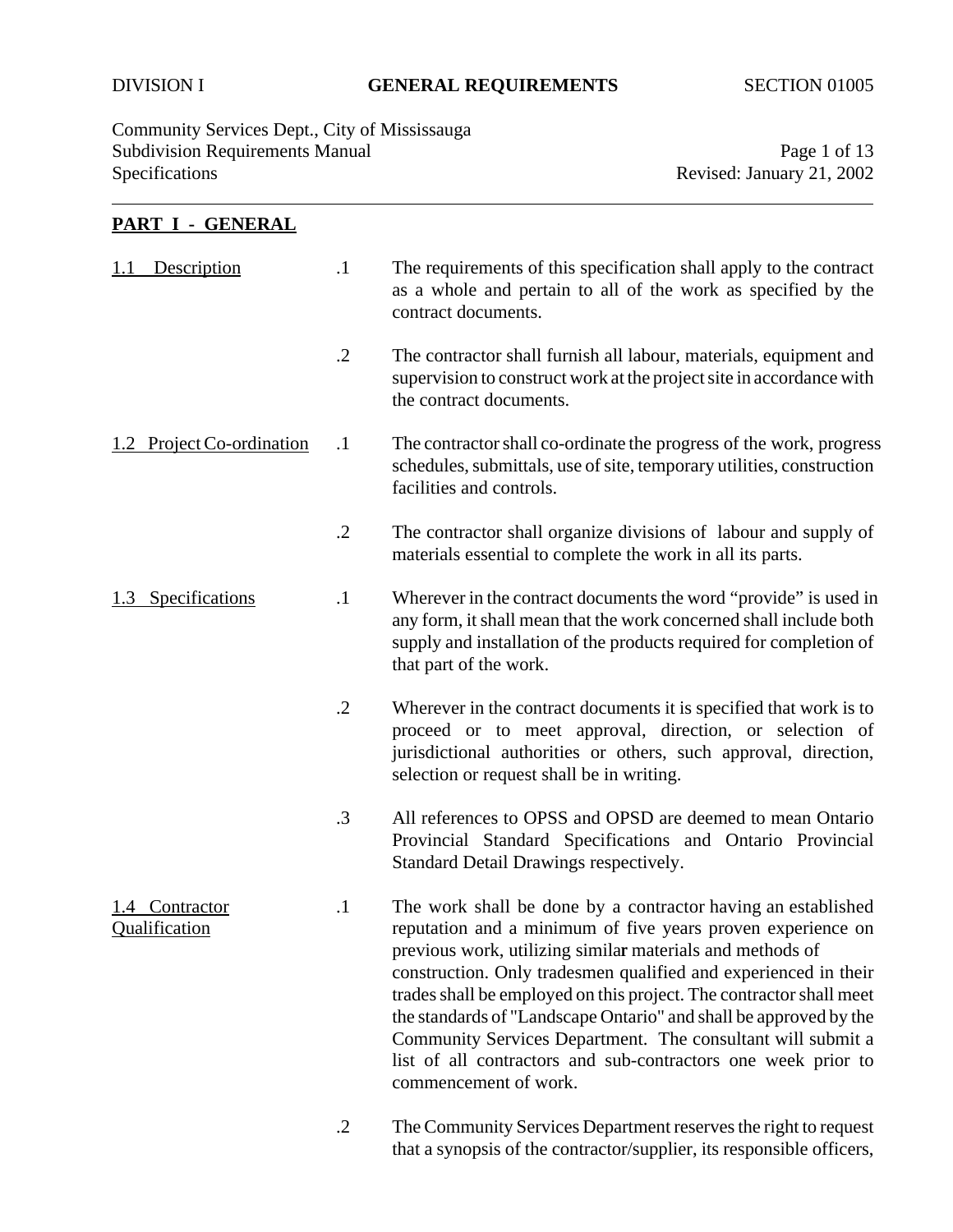Community Services Dept., City of Mississauga Subdivision Requirements Manual **Page 2 of 13** Specifications Revised: January 21, 2002

|                                    |            | and a list of jobs completed during the last three years be<br>submitted for Community Services Department approval prior to<br>commencement of work.                                                                                                                                                                |  |
|------------------------------------|------------|----------------------------------------------------------------------------------------------------------------------------------------------------------------------------------------------------------------------------------------------------------------------------------------------------------------------|--|
|                                    | .3         | Give two working days notice, in writing, to the Community<br>Services Department when materials are available for inspection<br>at the source.                                                                                                                                                                      |  |
|                                    | $\cdot$ 4  | Approval of plant materials at source of supply shall not impair the<br>right of the Community Services Department to inspect plants<br>upon arrival on the site or during the course of construction and to<br>reject plants which have been damaged or which, in any way, do<br>not conform to the specifications. |  |
| <b>Field Engineering</b><br>1.5    | $\cdot$ 1  | Promptly notify consultant in writing if subsurface/surface<br>conditions at place of work differ materially from those indicated<br>in contact documents, or reasonable assumption of probable<br>condition based thereon.                                                                                          |  |
|                                    | $\cdot$ .2 | After prompt investigation, should consultant determine that<br>conditions do differ materially, instructions will be issued for<br>changes in the work.                                                                                                                                                             |  |
| 1.6 Testing and Quality<br>Control | $\cdot$ 1  | The contractor will submit the following independent tests to<br>Community Services prior to acceptance of the works being tested.<br>All tests will be arranged and paid for by the contractor and<br>certified by the testing agency.                                                                              |  |
|                                    |            | <b>Subbase - Compaction:</b><br>$\cdot$<br>Refer to Section 02211, Item 3.2.6                                                                                                                                                                                                                                        |  |
|                                    |            | $\cdot$<br><b>Topsoil:</b><br>Refer to Section 02212, Item 2.2                                                                                                                                                                                                                                                       |  |
|                                    |            | $\cdot$ 3<br><b>Crushed Stone Paving - Subbase Compaction:</b><br>Refer to Section 02512, Item 3.3                                                                                                                                                                                                                   |  |
|                                    |            | <b>Crushed Stone Paving - Paving Compaction:</b><br>$\cdot$<br>Refer to Section 02512, Item 3.3                                                                                                                                                                                                                      |  |
|                                    |            | .5<br><b>Limestone Screening Paving - Composition:</b><br>Refer to Section 02513, Item 2.1.2                                                                                                                                                                                                                         |  |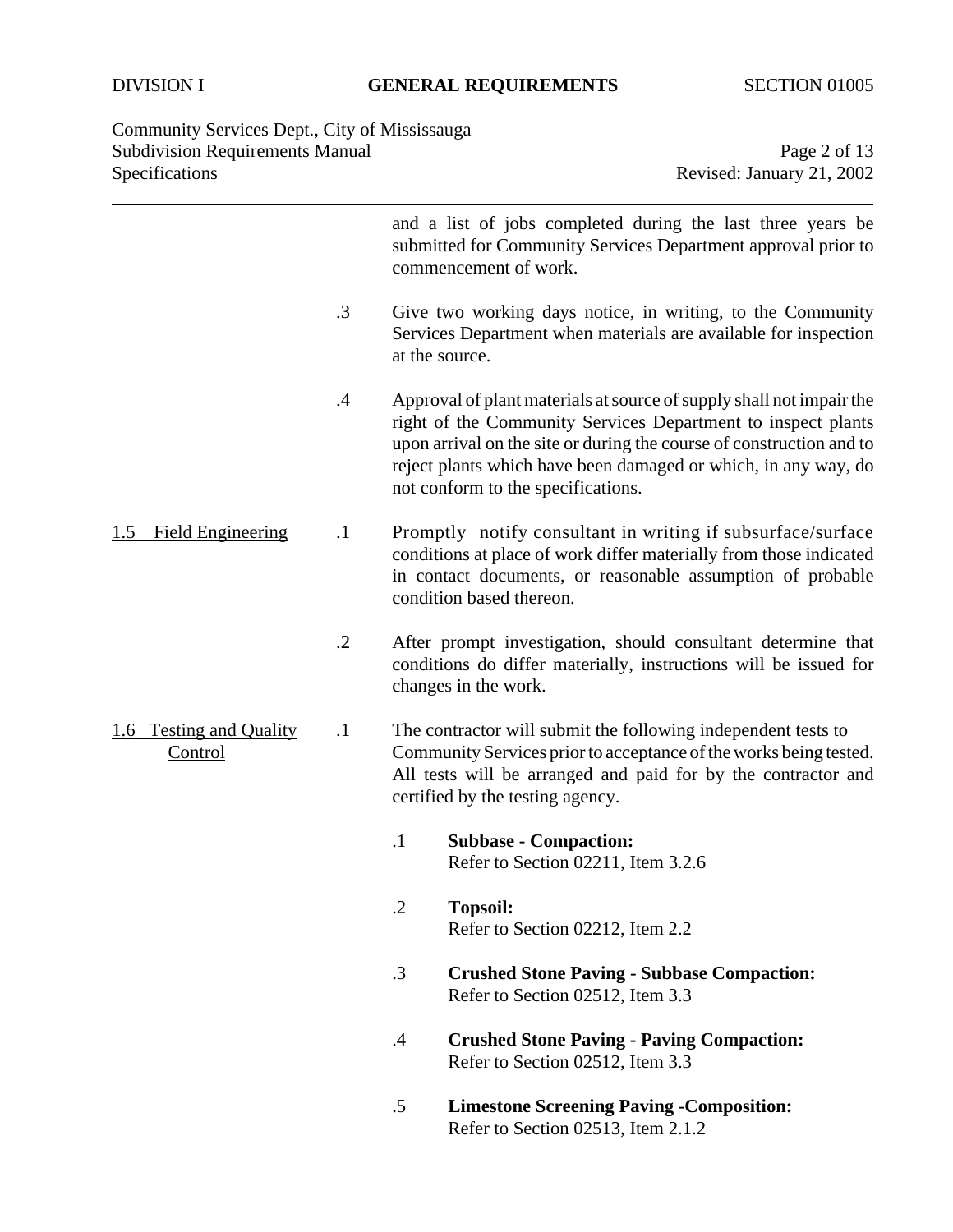Community Services Dept., City of Mississauga Subdivision Requirements Manual **Page 3 of 13** Specifications Revised: January 21, 2002

| .6                | <b>Limestone Screening Paving -Subbase Compaction:</b><br>Refer to Section 02513, Item 3.2 |
|-------------------|--------------------------------------------------------------------------------------------|
| .7                | <b>Limestone Screening Paving -Paving Compaction:</b><br>Refer to Section 02513, Item 3.2  |
| $\boldsymbol{.8}$ | <b>Mississauga Sports Mix - Composition:</b><br>Refer to Section 02514, Item 2.1.1         |
| .9                | <b>Mississauga Sports Mix - Subbase Compaction:</b><br>Refer to Section 02514, Item 3.3    |
| .10               | <b>Mississauga Sports Mix - Sports Mix Compaction:</b><br>Refer to Section 02514, Item 3.3 |
| .11               | <b>Asphalt Paving - Composition:</b><br>Refer to Section 02552, Item 2.1                   |
| .12               | <b>Asphalt Paving - Subbase Compaction:</b><br>Refer to Section 02552, Item 3.6            |
| .13               | <b>Asphalt Paving - Granular Compaction:</b><br>Refer to Section 02552, Item 3.6           |
| .14               | <b>Asphalt Paving - Paving Compaction:</b><br>Refer to Section 02552, Item 3.6             |
| .15               | <b>Asphalt Paving - Paving Thickness:</b><br>Refer to Section 02552, Item 3.6              |
| .16               | <b>Playground Sand - Composition:</b><br>Refer to Section 02861, Item 2.2                  |
| .17               | <b>Cast-in-Place Concrete - Subbase Compaction:</b><br>Refer to Section 03300, Item 3.5    |
| .18               | <b>Cast-in-Place Concrete - Granular Compaction:</b><br>Refer to Section 03300, Item 3.5   |
| .19               | <b>Cast-in-Place Concrete:</b><br>Refer to Section 03300, Item 3.5                         |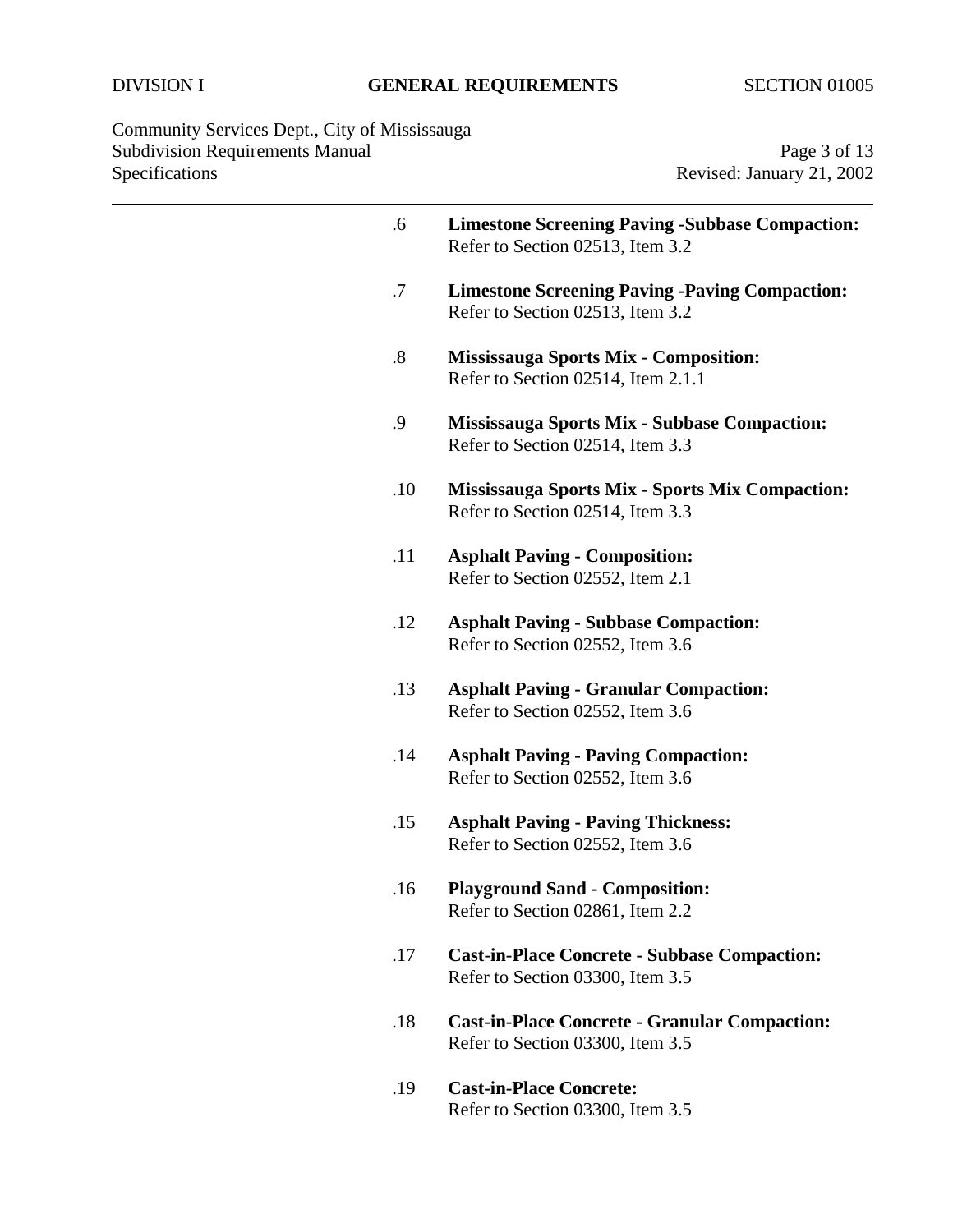Community Services Dept., City of Mississauga Subdivision Requirements Manual **Page 4 of 13** Specifications Revised: January 21, 2002

|                                           | $\cdot$ .2 | The Community Services representative and the consultant shall<br>have access to the work at all times.                                                                                                                                                                                                                                                                                                                                                                                                                                                                                                                                                                     |
|-------------------------------------------|------------|-----------------------------------------------------------------------------------------------------------------------------------------------------------------------------------------------------------------------------------------------------------------------------------------------------------------------------------------------------------------------------------------------------------------------------------------------------------------------------------------------------------------------------------------------------------------------------------------------------------------------------------------------------------------------------|
|                                           | .3         | If the contractor covers or permits to be covered work that has<br>been designated for special tests, inspections or approvals before<br>such is made, contractor is to uncover such work, have inspections<br>or tests satisfactorily completed and make good such work. The<br>contractor shall bear all costs.                                                                                                                                                                                                                                                                                                                                                           |
|                                           | .4         | The contractor shall be required to comply with all Ministry of<br>Environment regulations when importing any earth materials to<br>the site. Further, the contractor shall, when directed, be required<br>to provide satisfactory written evidence and/or report analysis<br>attesting to the source and quality of such materials in accordance<br>with soil criteria for residential parkland use as per MOE<br>regulations. The cost for any requirement to ensure environmental<br>compliance shall be deemed to be included in the contract prices<br>bid for the work.                                                                                               |
| 1.7 Protection of Water<br><b>Quality</b> | $\cdot$    | At all times, the contractor shall maintain existing stream flows and<br>shall control all construction work so as not to allow sediment or<br>other deleterious materials to enter streams. Refer to City of<br>Missisauga, Transportation and Works requirements for Protection<br>of Water Quality.                                                                                                                                                                                                                                                                                                                                                                      |
| 1.8 Water Supply                          | $\cdot$    | Provide a supply of potable water for construction use and<br>planting purposes.                                                                                                                                                                                                                                                                                                                                                                                                                                                                                                                                                                                            |
|                                           | $\cdot$ .2 | If required, contractor to arrange for connection with appropriate<br>utility company and pay costs for installation, maintenance,<br>removal and use of water.                                                                                                                                                                                                                                                                                                                                                                                                                                                                                                             |
| 1.9 Access Control                        | $\cdot$    | Before the contractor enters the site with his vehicles or<br>equipment, he shall request direction from the owner for an<br>appropriate access route. The contractor shall appropriately<br>barricade, to the satisfaction of the Community Services<br>representative, the access route to and around the construction area<br>in order to minimize dumping and damage to the grounds,<br>plantings, turf and surrounding facilities at the place of work. The<br>contractor shall be responsible for restoring to the original<br>condition any or all damages including any damage to public and<br>private roads and facilities caused by his/her operation under this |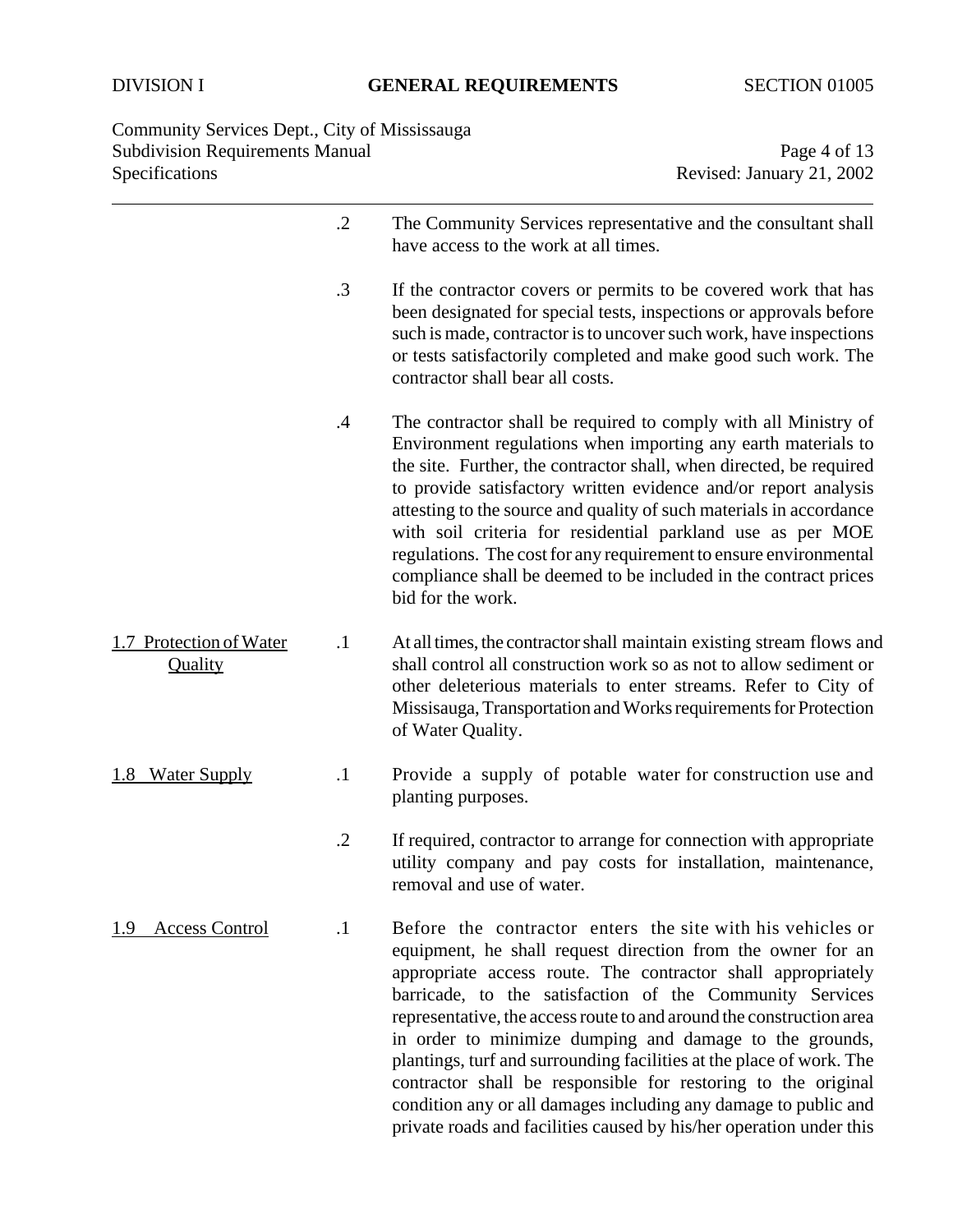# DIVISION I **GENERAL REQUIREMENTS** SECTION 01005

#### Community Services Dept., City of Mississauga Subdivision Requirements Manual **Page 5 of 13** Page 5 of 13 Specifications Revised: January 21, 2002

|                               |            | contract. This includes street cleaning.                                                                                                                                                                                                                                                                                                      |  |
|-------------------------------|------------|-----------------------------------------------------------------------------------------------------------------------------------------------------------------------------------------------------------------------------------------------------------------------------------------------------------------------------------------------|--|
|                               | $\cdot$ .2 | Cost of providing temporary protection, roads and services,<br>including removal of same at completion of the work and<br>restoration of the involved areas to original state, shall be included<br>in the contractor's costs.                                                                                                                |  |
| 1.10 Construction<br>Schedule | $\cdot$ 1  | Submit, for approval, a construction schedule within fourteen (14)<br>calendar days of notification of tender award.                                                                                                                                                                                                                          |  |
|                               | $\cdot$ .2 | Correct, revise, up-date and otherwise maintain the schedule<br>during progress of construction. Supply each corrected, revised<br>and up-dated schedule to the Community Services representative,<br>the consultant and to sub-contractors.                                                                                                  |  |
| 1.11 Examination              | $\cdot$ 1  | Site:                                                                                                                                                                                                                                                                                                                                         |  |
|                               |            | $\cdot$<br>Contractor to examine the site, and ensure that each sub-<br>contractor performing work related to the site conditions<br>has examined the site, such that all sub-contractors are<br>fully informed on all particulars which affect the work<br>thereon and in order that construction proceeds<br>competently and expeditiously. |  |
|                               |            | $\cdot$ .2<br>Contractor to ensure by examination that all physical<br>features and working restrictions and limitations which<br>exist are known.                                                                                                                                                                                            |  |
|                               | $\cdot$ .2 | Previously Completed Work - it is the contractor's responsibility<br>to:                                                                                                                                                                                                                                                                      |  |
|                               |            | $\cdot$ 1<br>Verify dimensions of completed work in place before<br>fabrication of work to be incorporated within it.                                                                                                                                                                                                                         |  |
|                               |            | $\cdot$ .2<br>Verify that previously executed work and surfaces are<br>satisfactory for installation or application, or both, and that<br>performance of subsequent work will not be adversely<br>affected by previously completed work.                                                                                                      |  |
|                               |            | $\cdot$ 3<br>Commencement of work will constitute a acceptance of<br>site conditions and previously executed work as<br>satisfactory, as it affects the subsequent work.                                                                                                                                                                      |  |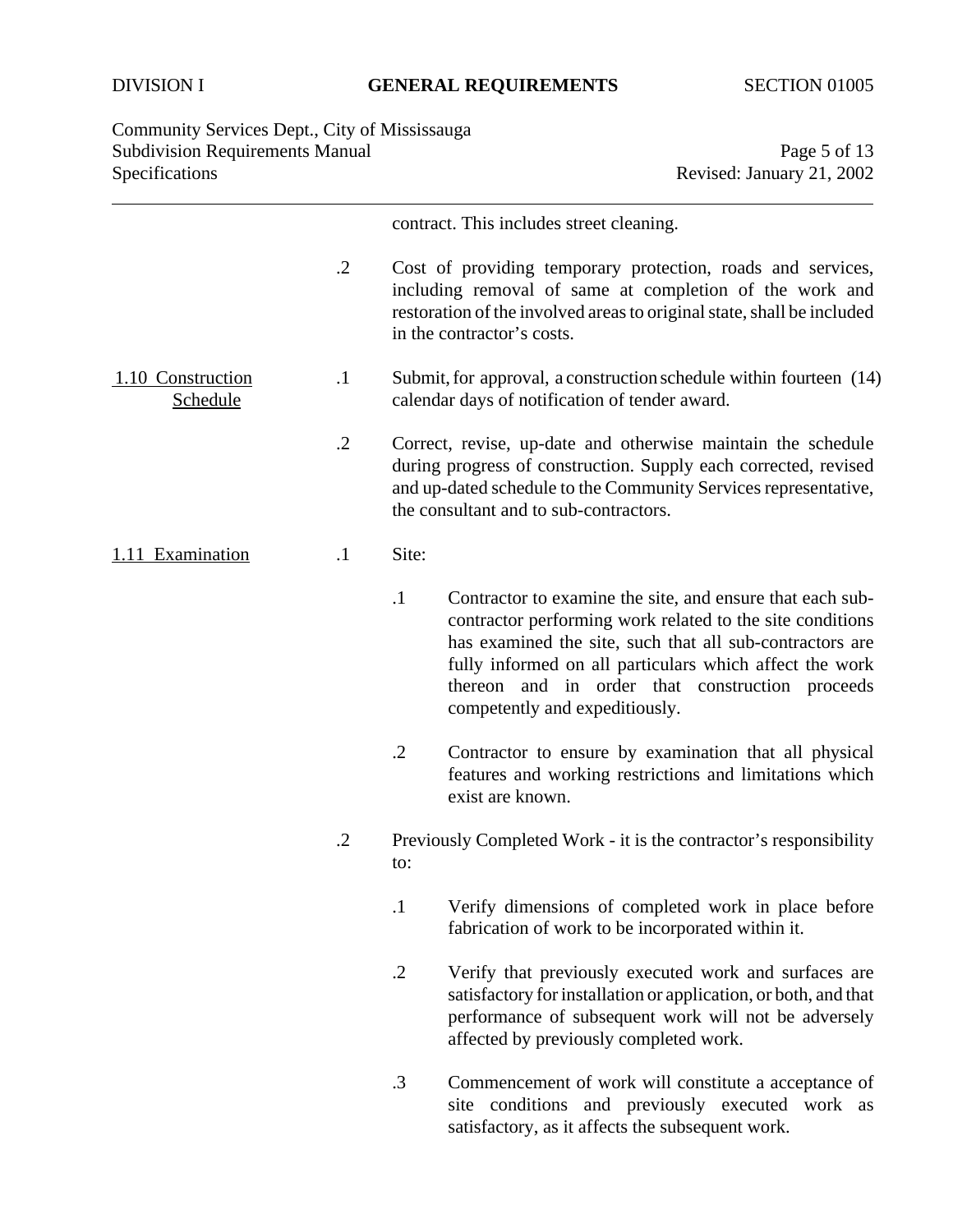Community Services Dept., City of Mississauga Subdivision Requirements Manual Page 6 of 13 Specifications Revised: January 21, 2002

- .4 Report to consultant any defects in prior work which will affect quality of subsequent work, or construction schedule.
- .3 Site Layout and Construction Measurements:
	- .1 The contractor shall provide all site layout required for the execution of the work with respect to location, lines and levels of all items of the contract. All lines and levels will be subject to inspection by the Community Services representative; the contractor shall make work available for inspection at any time. Work installed prior to layout inspection by Community Services Department and found to be unacceptable by the Community Services Department shall be removed and reinstalled in accordance with the approved layout. The contractor shall bear all costs of work which is to be removed and reinstalled.
	- .2 Before commencing the installation of work, verify that its layout is accurate in accordance with the intent of the drawings, and that positions, levels, and clearances to adjacent work are as specified.
	- .3 If the work is installed in the wrong location, reinstate the affected area prior to continuing with construction.
- 1.12 Protection of Work .1 Include in the work necessary methods, materials, and labour to ensure that no damage or harm occurs to the work, materials, property and persons resulting from the performance of this contract.
	- .2 Keep all excavations, pits, and structures free of water. Pump dry as required.
	- .3 Protect adjacent private and public property and make good any damages caused in performing the work under this contract. Refer to Section 02104, Site Protection.
	- .4 Keep surfaces on which finish materials will be applied free from grease, oil, and other contamination which would be detrimental in any way to the application of the finish materials.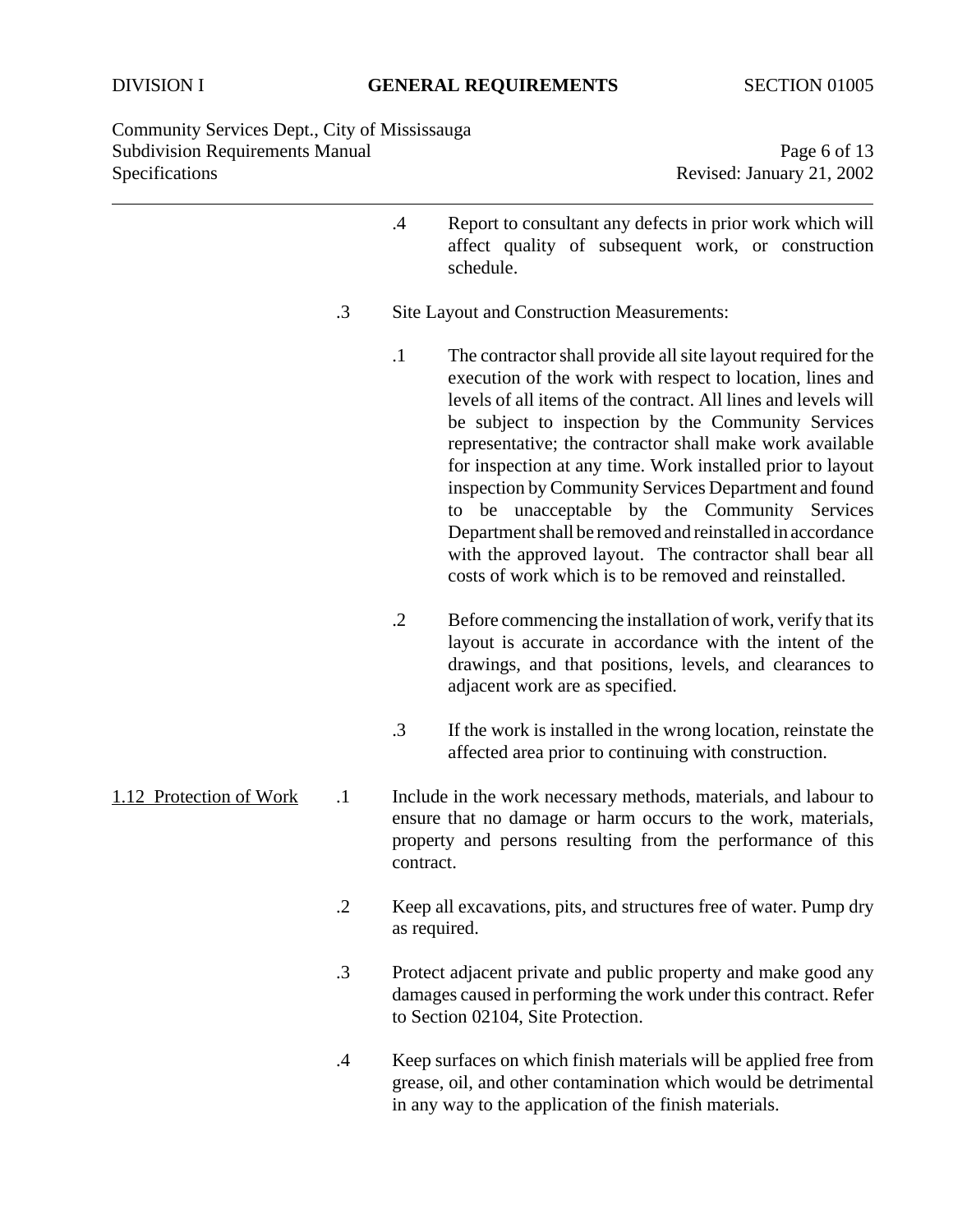Community Services Dept., City of Mississauga Subdivision Requirements Manual **Page 7 of 13** Page 7 of 13 Specifications Revised: January 21, 2002

|                            | $.5\,$            | Protect finished surfaces of completed work from damage by<br>restriction of access or by use of physical means suitable to the<br>material and surface location. Establish with each sub-contractor<br>the suitability of such protection in each case.                                                                                                             |
|----------------------------|-------------------|----------------------------------------------------------------------------------------------------------------------------------------------------------------------------------------------------------------------------------------------------------------------------------------------------------------------------------------------------------------------|
|                            | .6                | It shall be the contractor's responsibility to arrange for accurately<br>staking out all underground services and utilities prior to starting<br>any work, whether or not these services are indicated on the<br>drawings.                                                                                                                                           |
|                            | .7                | Protect existing mechanical, electrical, telephone and similar<br>services from damage. The relocation, removal, protection and<br>capping of existing utility services shall be performed only by the<br>applicable utility. All damaged services and utilities shall be<br>repaired at the contractor's expense.                                                   |
|                            | $\boldsymbol{.8}$ | Do not damage root systems of existing trees which are to remain,<br>and future landscaping areas by piling surplus soil over them, by<br>dumping of plaster or cement flushings or debris over them, by<br>cutting when excavating and grading, or by driving or storing<br>heavy equipment. Do not use trees for anchorage or rigging<br>cables.                   |
| 1.13 Underground Utilities | $\cdot$           | The contractor is responsible for any damage caused to<br>underground utilities or services by his work forces or sub-<br>contractor(s) in the execution of this contract. The contractor shall<br>obtain clearance from the appropriate agencies prior to<br>commencing work. Submit copies of all stakeout reports/sheets to<br>the Community Services Department. |
|                            |                   | No responsibility will be assumed by the City for the correctness<br>or completeness of the drawings with respect to existing utilities,<br>pipe, or other objects underground or on the surface. It shall be<br>the responsibility of the contractor to determine the location of<br>such utilities, pipe or other objects.                                         |
| 1.14 Site Meetings         | $\cdot$           | It is the responsibility of the consulting landscape architect to<br>arrange an on site meeting with the Community Services<br>representative prior to commencement of work.                                                                                                                                                                                         |
|                            | $\cdot$ .2        | During construction, the consulting landscape architect must have<br>regular site meetings with the Community Services representative.                                                                                                                                                                                                                               |

The scheduling of these meetings will be at the discretion of the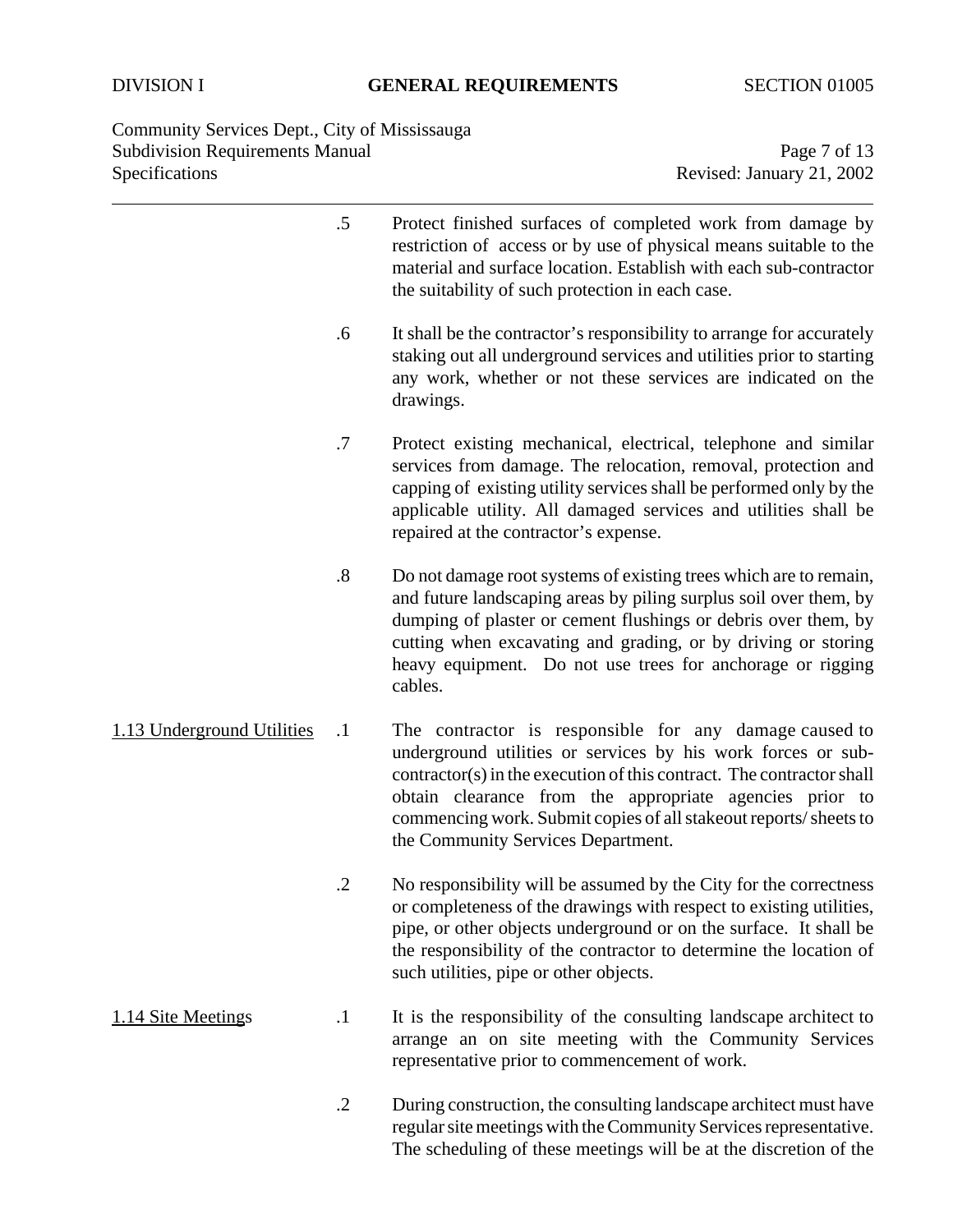# Community Services Dept., City of Mississauga Subdivision Requirements Manual **Page 8** of 13 Specifications Revised: January 21, 2002

|                       |           | Community Services representative.                                                                                                                                                                                                                                                                                                                                                                                                |
|-----------------------|-----------|-----------------------------------------------------------------------------------------------------------------------------------------------------------------------------------------------------------------------------------------------------------------------------------------------------------------------------------------------------------------------------------------------------------------------------------|
| 1.15 Workplace Safety | $\cdot$   | The contractor is required to comply with all WHMIS (Workplace<br>Hazardous Materials Information System) regulations,<br>requirements, and amendments in completion of the work<br>performed under this contract.                                                                                                                                                                                                                |
|                       | $\cdot$   | The contractor possesses, and shall comply with, and shall be<br>responsible for ensuring that, the provisions of statutes, regulations<br>and bylaws pertaining to the safe performance of the work are<br>observed, and that the methods of performing the work do not<br>endanger the personnel employed thereon and the general public<br>in accordance with the latest edition of the Occupational Health<br>and Safety Act. |
| 1.16 Fastenings       | $\cdot$ 1 | Include in the work all necessary fastenings, anchors, insets,<br>attachment accessories, and adhesives.                                                                                                                                                                                                                                                                                                                          |
|                       | $\cdot$   | Do not install wood plugs or blocking for fastenings in masonry,<br>concrete, or metal construction, unless specified or indicated on<br>the drawings.                                                                                                                                                                                                                                                                            |
|                       | $\cdot$ 3 | Use only fastenings which do not cause spalling or cracking of<br>materials to which they are attached.                                                                                                                                                                                                                                                                                                                           |
|                       | .4        | Install metal-to-metal fastenings fabricated of the same metal, or<br>of a metal which will not set up electrolytic action causing damage<br>to fastenings or components, or both, under moist conditions.                                                                                                                                                                                                                        |
|                       | .5        | Install work with fastenings or adhesives in sufficient quantity to<br>ensure permanent secure anchorage of materials, constructions,<br>components, and equipment. Space anchors within limits of load-<br>bearing or sheet capacity of the anchors.                                                                                                                                                                             |
|                       | .6        | Space exposed fastenings evenly and in an organized pattern. For<br>exposed fastenings, use metal of same material, texture, colour and<br>finish as metal on which they occur.                                                                                                                                                                                                                                                   |
| 1.17 Cleaning         | $\cdot$ 1 | Maintain the work areas in a tidy condition, "broom clean" where<br>applicable, and free from an accumulation of waste products and<br>debris.                                                                                                                                                                                                                                                                                    |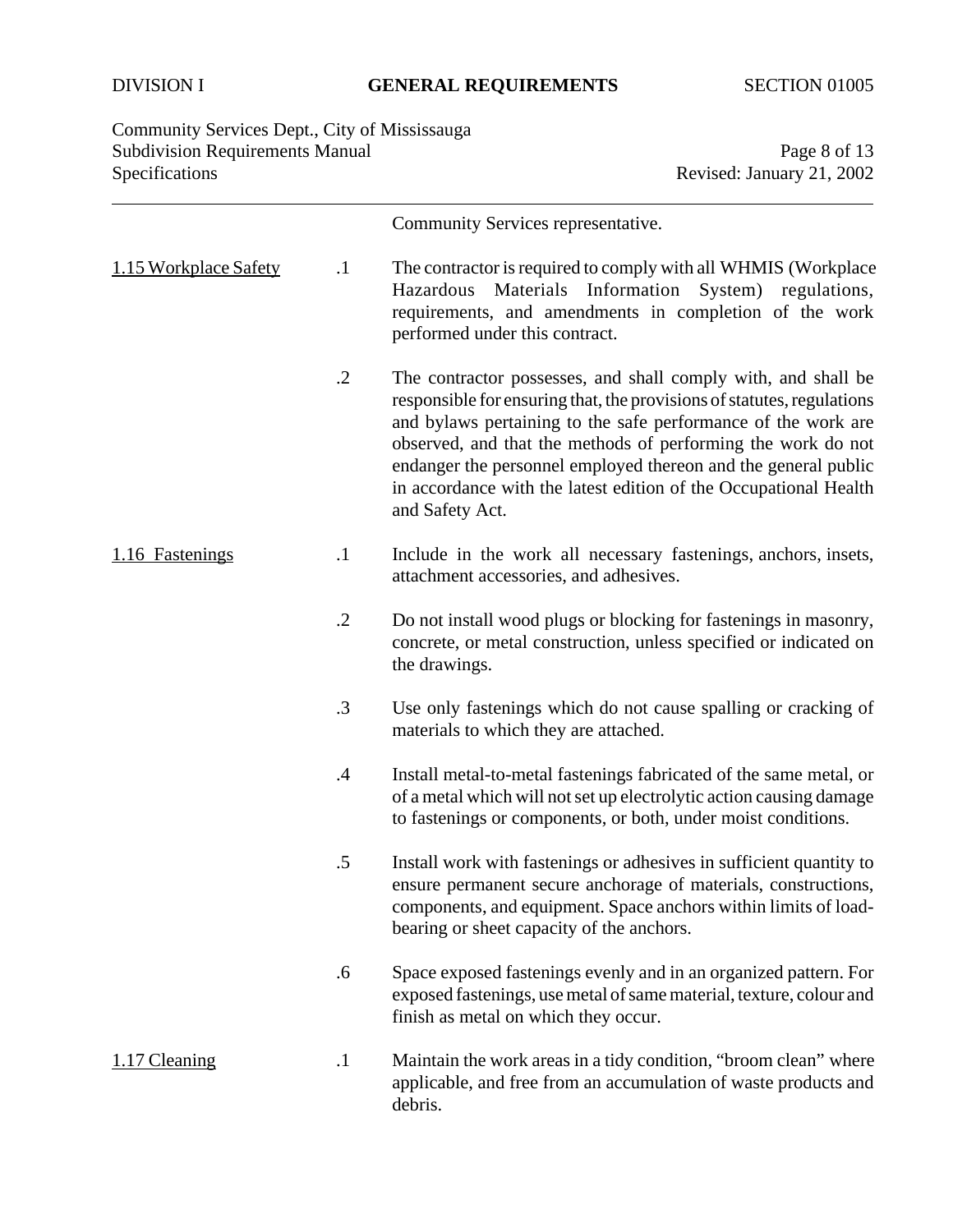Community Services Dept., City of Mississauga Subdivision Requirements Manual **Page 9 of 13** Specifications Revised: January 21, 2002

|                          | $\cdot$ .2 | Include in the work of each section, the removal of spatters,<br>droppings, soil, labels and debris from surfaces prior to receiving<br>finishes.                                                                              |  |  |
|--------------------------|------------|--------------------------------------------------------------------------------------------------------------------------------------------------------------------------------------------------------------------------------|--|--|
|                          | $\cdot$ 3  | Use only cleaning materials which are compatible with the<br>materials of the surfaces to be cleaned.                                                                                                                          |  |  |
|                          | $\cdot$    | Ensure that cleaning operations are scheduled to avoid deposit of<br>dust or other foreign matter on surfaces during finishing work and<br>until wet or tacky surfaces are cured.                                              |  |  |
|                          | $.5\,$     | Do not burn or bury waste material at the site. Remove all waste<br>as often as required to avoid accumulation. Provide containers in<br>which to collect waste material and debris.                                           |  |  |
|                          | .6         | Prior to Preliminary Acceptance by the City:                                                                                                                                                                                   |  |  |
|                          |            | $\cdot$ 1<br>Dispose of all rubbish and surplus materials off-site.                                                                                                                                                            |  |  |
|                          |            | $\cdot$ .2<br>Leave the site in a neat and presentable condition and<br>suitable for use by the City.                                                                                                                          |  |  |
|                          |            | $\cdot$ 3<br>Remove surplus products, tools, construction machinery<br>and equipment.                                                                                                                                          |  |  |
|                          |            | Broom clean paved surfaces and rake clean other surfaces<br>$\cdot$<br>of the grounds.                                                                                                                                         |  |  |
|                          |            | $.5\,$<br>Restore all surfaces used to access the site to their original<br>condition. All sodded areas which have been damaged or<br>disturbed are to be re-sodded.                                                           |  |  |
|                          |            | Clean and flush out all Catch Basins.<br>.6                                                                                                                                                                                    |  |  |
|                          | $.7\,$     | Temporary park designation signs are to be removed at a date<br>specified by the Community Services Department or at time of<br>Preliminary Acceptance by the City. Post holes are to be<br>reinstated after removal of signs. |  |  |
| 1.18 Traffic Maintenance | $\cdot$ 1  | The contractor to conduct his operations on the site of these works<br>so that the use of adjacent roadways by vehicles employed under<br>this contract will not endanger public, pedestrian and vehicular                     |  |  |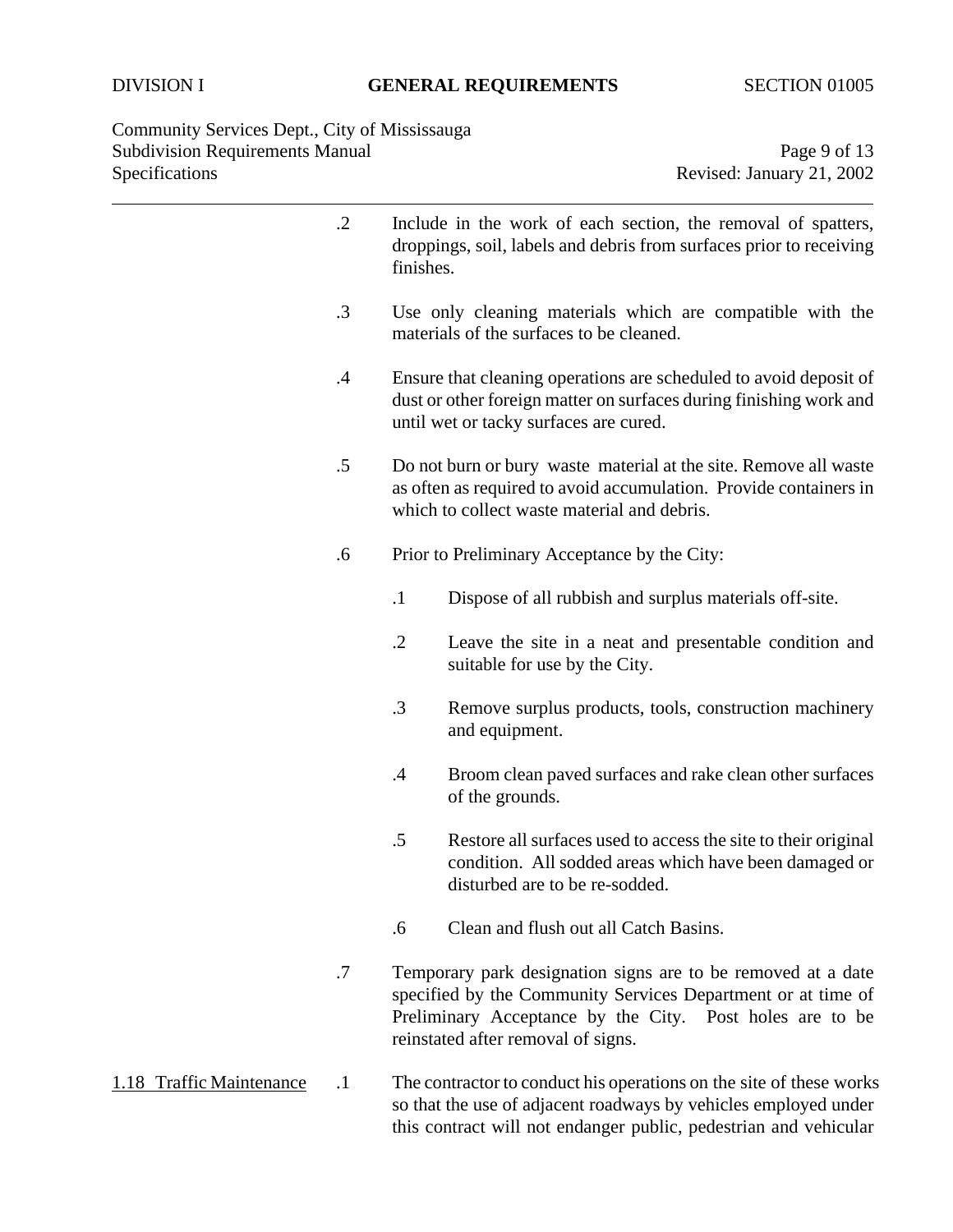# DIVISION I **GENERAL REQUIREMENTS** SECTION 01005

Community Services Dept., City of Mississauga Subdivision Requirements Manual Page 10 of 13<br>Specifications Revised: January 21, 2002

Revised: January 21, 2002

|                   |            | traffic thereon nor hinder the use of such facilities.                                                                                                                                                                                                                                                                                                         |
|-------------------|------------|----------------------------------------------------------------------------------------------------------------------------------------------------------------------------------------------------------------------------------------------------------------------------------------------------------------------------------------------------------------|
|                   | $\cdot$ .2 | The contractor shall clean and maintain the cleanliness of adjacent<br>site roadways and the property occupied by him from waste<br>materials or refuse resulting from his operations. Debris to be<br>removed from site on a continuous basis.                                                                                                                |
|                   | .3         | Trucks hauling excavated material, cement, sand, stone, or other<br>loose materials from or to the site to have their loads trimmed<br>before leaving the site and their bodies shall be tight in order that<br>no spillage of loads will occur.                                                                                                               |
|                   | .4         | Should the contractor be negligent of his duties in maintaining the<br>proper street cleanliness, the City will take necessary steps to<br>perform such cleaning and shall charge the contractor all related<br>costs.                                                                                                                                         |
|                   | .5         | Flagging for traffic control on this contract shall be in<br>conformance with the procedure outlined in the pamphlet entitled<br>"Correct Methods for Traffic Control" issued by the contractor<br>Safety Association of Ontario. Copies of this pamphlet may be<br>obtained from the Ministry of Transportation of Ontario's District<br>Office.              |
| 1.19 Dust Control | $\cdot$ 1  | The contractor shall be required to prevent dust nuisance resulting<br>from his operations.                                                                                                                                                                                                                                                                    |
|                   | $\cdot$ .2 | Where the work requires the sawing of asphalt or the sawing or<br>grinding of concrete, blades and grinders of the wet type shall be<br>used together with sufficient water to prevent the incidence of<br>dust, wherever dust would affect traffic or wherever dust would be<br>a nuisance to residents of the area where the work is being carried<br>out.   |
|                   | $\cdot$ 3  | Prevent spread of dust, caused by all sources including earthworks,<br>beyond the construction site by wetting or by other approved<br>means. Should the contractor be negligent of his duties in<br>maintaining appropriate dust control, the City will take necessary<br>steps to perform such control and shall charge the contractor all<br>related costs. |
|                   |            |                                                                                                                                                                                                                                                                                                                                                                |

.4 The cost of all such dust control preventative measures shall be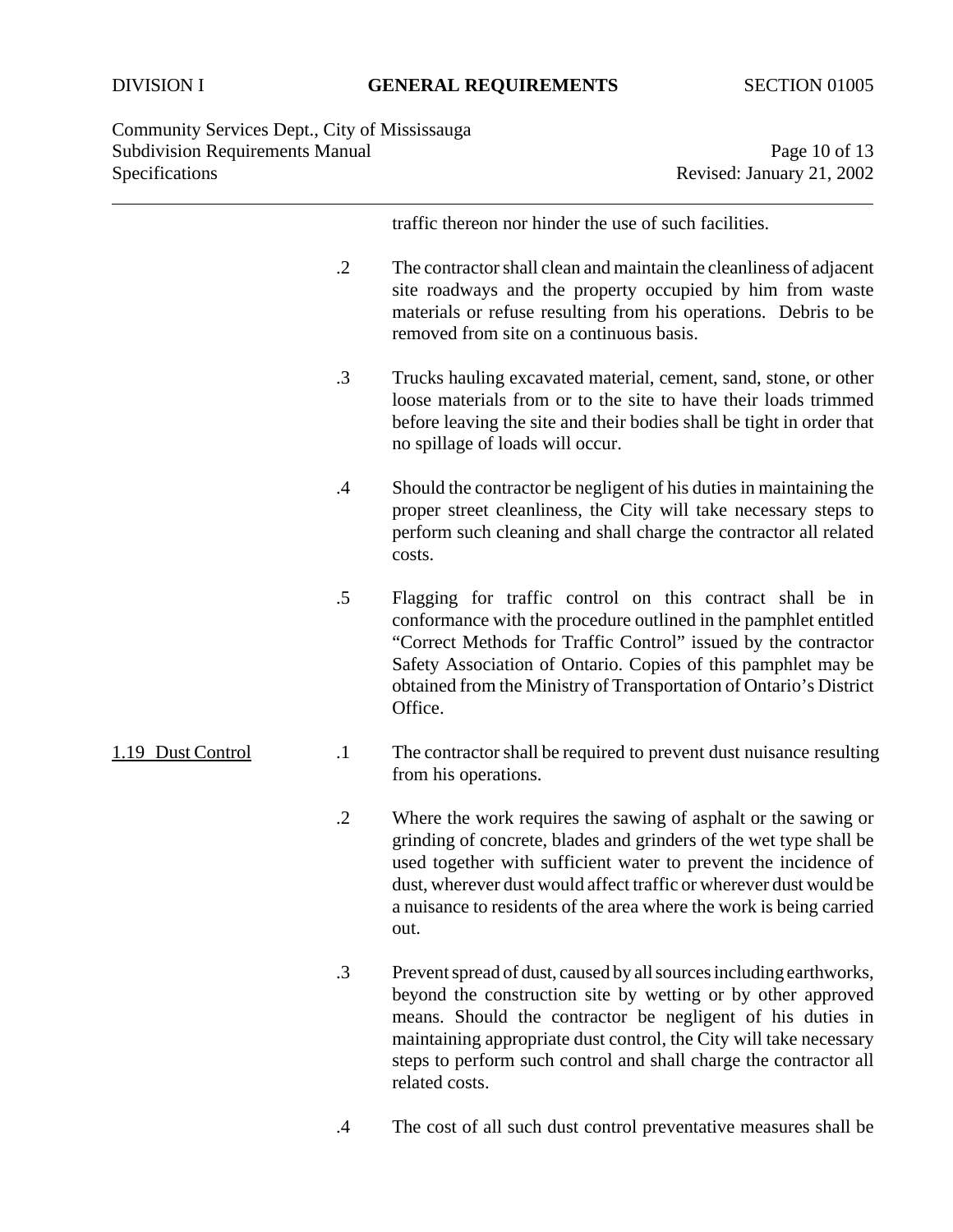## DIVISION I **GENERAL REQUIREMENTS** SECTION 01005

Community Services Dept., City of Mississauga Subdivision Requirements Manual Page 11 of 13<br>Specifications Revised: January 21, 2002

Revised: January 21, 2002

|                                   |            | borne by the contractor.     |                                                                                                                                                                                                                                                                                                                           |  |
|-----------------------------------|------------|------------------------------|---------------------------------------------------------------------------------------------------------------------------------------------------------------------------------------------------------------------------------------------------------------------------------------------------------------------------|--|
| Material and<br>1.20<br>Equipment | $\cdot$    | Product and Material Quality |                                                                                                                                                                                                                                                                                                                           |  |
|                                   |            | $\cdot$ 1                    | Products, materials, equipment and articles (referred to as<br>products throughout specifications) incorporated in work<br>shall be new, not damaged or defective, and of best quality<br>for purpose intended. If requested, furnish evidence as to<br>type, source and quality of products provided.                    |  |
|                                   |            | $\cdot$ .2                   | When requested by the consultant, provide an affidavit<br>from the manufacturer that materials are in accordance<br>with the specifications before delivery of the materials.                                                                                                                                             |  |
|                                   |            | $\cdot$ 3                    | Defective products will be rejected, regardless of previous<br>inspections. Inspection does not relieve responsibility, but<br>is precaution against oversight or error. Contractor to<br>remove and replace defective products at own expense and<br>be responsible for delays and expenses caused by such<br>rejection. |  |
|                                   |            | $\cdot$                      | Should any dispute arise as to quality or fitness of<br>products, decision rests solely with Community Services<br>based upon requirements of contract documents.                                                                                                                                                         |  |
|                                   | $\cdot$ .2 |                              | Storage, Handling and Protection                                                                                                                                                                                                                                                                                          |  |
|                                   |            | $\cdot$                      | Handle and store products in manner to prevent damage,<br>adulteration, deterioration and soiling and in accordance<br>with manufacturer's instructions when applicable.                                                                                                                                                  |  |
|                                   |            | $\cdot$ .2                   | Store packaged or bundled products in original and<br>undamaged condition with manufacturer's seals and labels<br>intact.                                                                                                                                                                                                 |  |
|                                   |            | $\cdot$ 3                    | Store products subject to damage from weather in<br>weatherproof enclosures.                                                                                                                                                                                                                                              |  |
|                                   | $\cdot$ 3  |                              | Manufacturer's Instructions                                                                                                                                                                                                                                                                                               |  |
|                                   |            | $\cdot$                      | Unless otherwise indicated in specifications, install<br>products in accordance with manufacturer's instructions.                                                                                                                                                                                                         |  |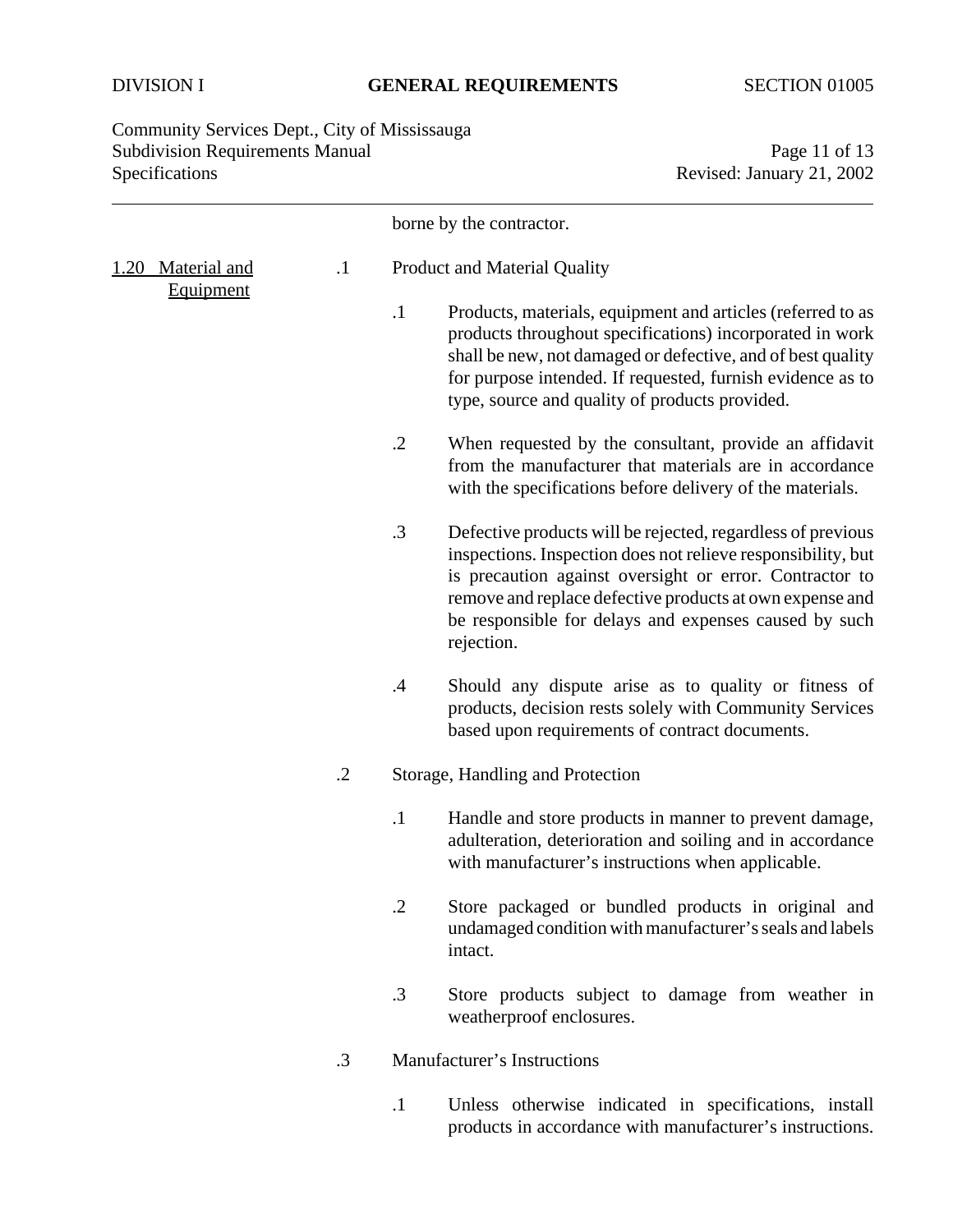Community Services Dept., City of Mississauga Subdivision Requirements Manual Page 12 of 13 Specifications Revised: January 21, 2002

Do not rely on labels or enclosures provided with products. Obtain written instructions directly from manufacturers.

- .2 Improper installation of products authorizes the Community Services representative to require removal and reinstallation with all costs to be borne by the contractor.
- .4 Items Provided by City for Installation
	- .1 Install equipment and furniture supplied by the City as noted on drawings, during the work of this contract. Coordinate shipping and delivery with the City. Store items provided by the City on site, protected from damage. Install completely, and leave in full operating condition in accordance with manufacturer's/supplier's directions.

#### .5 Workmanship

- .1 Workmanship shall be best quality, executed by workers experienced and skilled in respective duties for which they are employed.
- .2 Decisions as to quality or fitness of workmanship in cases of dispute rest solely with the City, whose decision is final.
- 1.21 Salvage .1 Unless otherwise specified, salvaged material resulting from construction, surplus materials and construction debris shall become property of contractor, who must dispose of it off-site, at no cost to the City.
	- .2 Treasure, such as coins, bills, papers of value and articles of antiquity, discovered during digging and cutting at the site, shall remain property of the City, and shall be delivered immediately to the Office of the City Clerk.
- 1.22 Restrictions on Open .1 Open fires will not be permitted within the limits of this contract. Burning Brush and debris shall be disposed of outside the contract limits and in compliance with the requirements specified elsewhere for management and disposal of excess material.
- 1.23 City Occupancy .1 Partial occupancy or installation of equipment by the City shall not imply acceptance of the work in whole, or in part, nor shall it